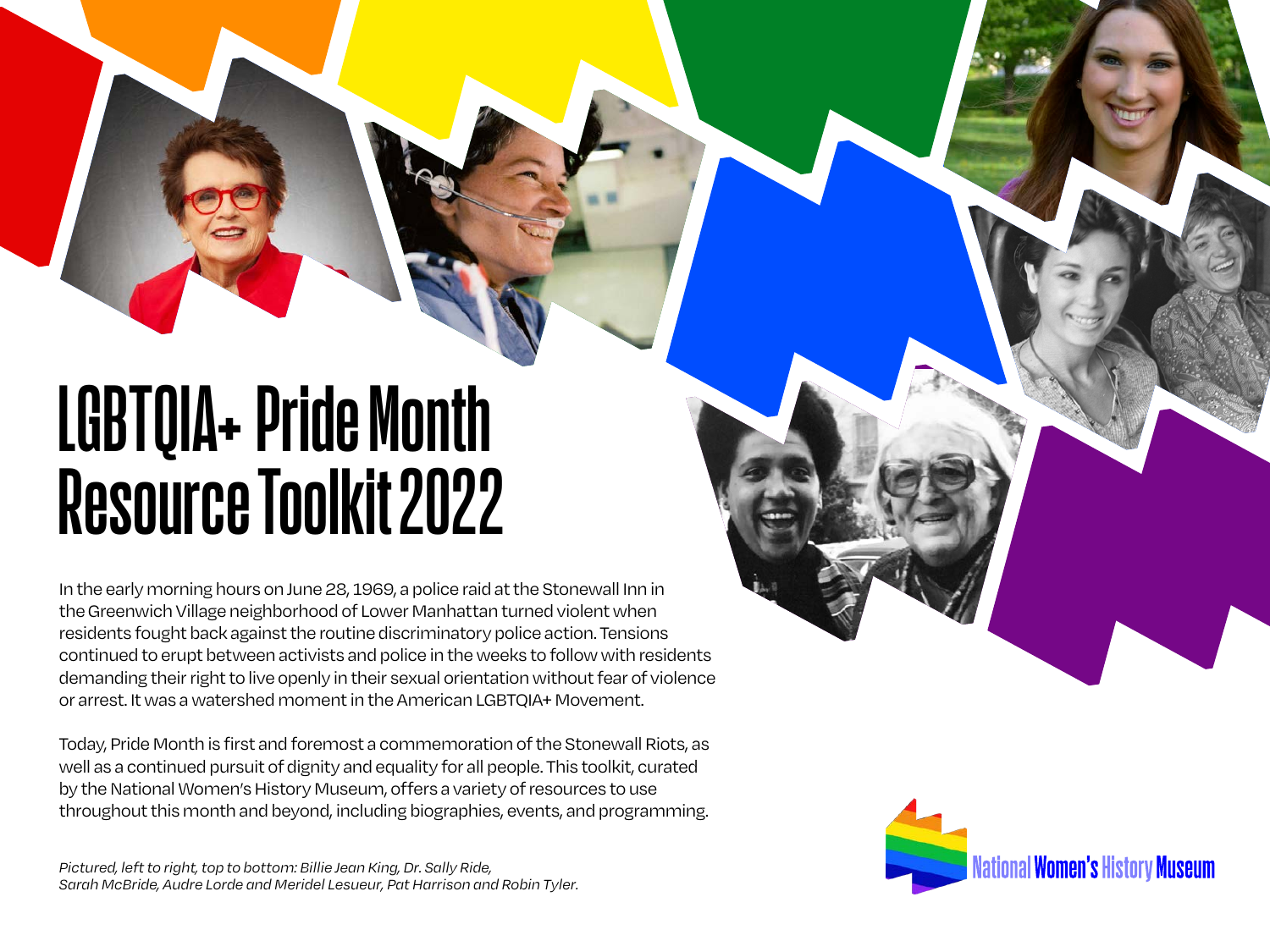

# **June 1–3**

# **LGBTQIA + Pride Month Resource Toolkit 2022**

### **June 1**

**Meet "The Mother of Pride"** in this profile of pioneering bisexual activist Brenda Howard. [Click Here](https://www.them.us/story/brenda-howard)

### **June 2**

#### **Join the Conversation:**

"Come meet other BIPOC female professionals in a safe, joyful, and empowering space at the Womxn of Color Empower Hour." [Click Here](https://www.eventbrite.com/e/womxn-of-color-empower-hour-tickets-240596078347?aff=eprofsaved)

### **June 3**

#### **Calling all families!**

Join us for an inclusive family event in celebration of Pride Month. Dr. Michael Genhart reads his book, *Rainbow:A First Book of Pride*, for this special Brave Girls Virtual Storytime. [Click Here](https://www.youtube.com/watch?v=2pZl42ctphI&t=211s)

National Women's History Museum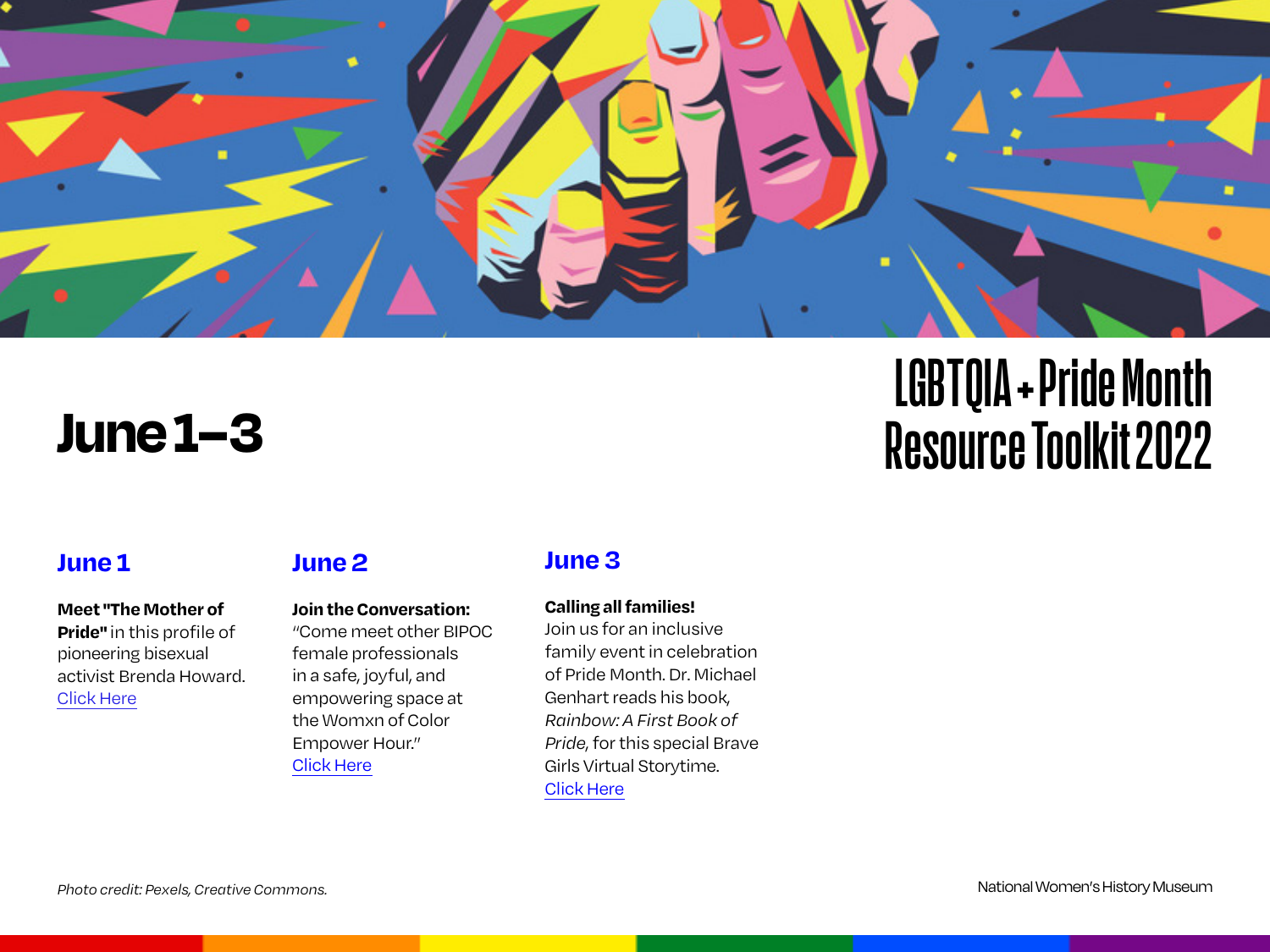

# **June 6–10**

# **LGBTQIA + Pride Month Resource Toolkit 2022**

### **June 6**

**Sign-up**for Voices of Value: Working Well with 2SLGBTOIA+ Communities Workshop, a practical skills-focused LGBTQIA+ inclusivity training for individuals and organizations. [Click Here](https://www.eventbrite.com/e/voices-of-value-working-well-with-2slgbtq-communities-workshop-tickets-277730588667?aff=eprofsaved&keep_tld=1)

# **June 7**

**Book Club for Kids:**  Celebrate Pride with Sophie Beer's picture book, *Love Makes a Family*, "a timeless story about love and representation in families." [Click Here](https://www.eventbrite.com/e/family-book-club-for-kids-celebrating-family-love-pride-registration-315740356907?aff=eprofsaved)

# **June 8**

**#KnowHerName and #KnowHerStory!** Learn about the life and work of Admiral Rachel Levine, MD, United States Assistant Secretary for Health. [Click Here](https://www.womenshistory.org/education-resources/biographies/rachel-levine)

### **June 9**

**Pride:**Explore the History of the LGBTQIA+ Movement in America. [Click Here](https://history.com/pride)

# **June 10**

**#KnowHerName and #KnowHerStory!**  Discover the story of activist and athlete Billie Jean King. [Click Here](https://www.womenshistory.org/education-resources/biographies/billie-jean-king)

*Photo credit: Pexels, Creative Commons.*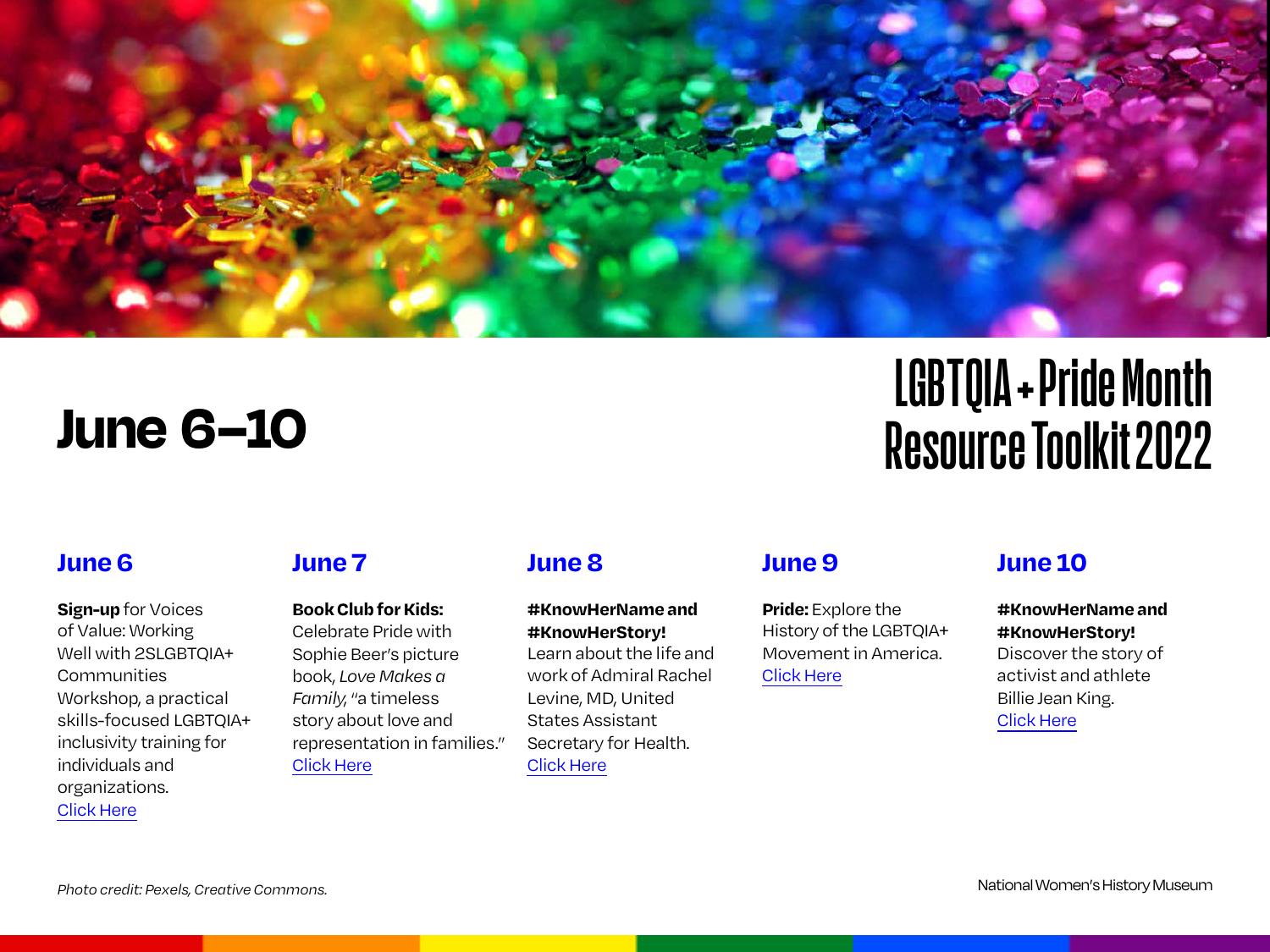

# **June 13–17**

# **LGBTQIA + Pride Month Resource Toolkit 2022**

# **June 13**

#### **Be an ally!**

Sign-up to learn the LGBTQIA+ basics with a training that will provide tools to support and engage with the LGBTQIA+/ SOGIE Community. [Click Here](https://www.eventbrite.com/e/lgbtq-basics-tickets-291473303497?aff=eprofsaved)

# **June 14**

**Must watch:** Los Angelesbased artist Molly Larkey talks about writer and activist Audre Lorde in this inspiring video from our friends at Look What SHE Did! [Click Here](https://lookwhatshedid.com/story/molly-larkey-on-audre-lorde/)

# **June 15**

#### **On the Agenda!**

LGBTQIA+ Representation in Governance: "Discuss the importance of allies on LGBTQIA+ charity boards and ways to make a proactive welcome to LGBTQIA+ people on mainstream boards." [Click Here](https://www.eventbrite.com/e/on-the-agenda-lgbtqia-representation-in-governance-tickets-313269275837?aff=eprofsaved&keep_tld=1)

# **June 16**

**Celebrate the LGBTQIA+ community** in and out of the workplace. Sign up to learn "where and how you can celebrate and uplift the LGBTQIA+ community as a business owner!" [Click Here](https://www.eventbrite.com/e/business-celebrating-the-lgbtq-community-in-and-out-of-the-workplace-registration-315753436027?aff=eprofsaved)

# **June 17**

#### **#KnowHerName and #KnowHerStory!**

Learn about Sarah McBride, the first openly transgender person elected to a state senate in the United States. [Click Here](https://www.womenshistory.org/education-resources/biographies/sarah-mcbride)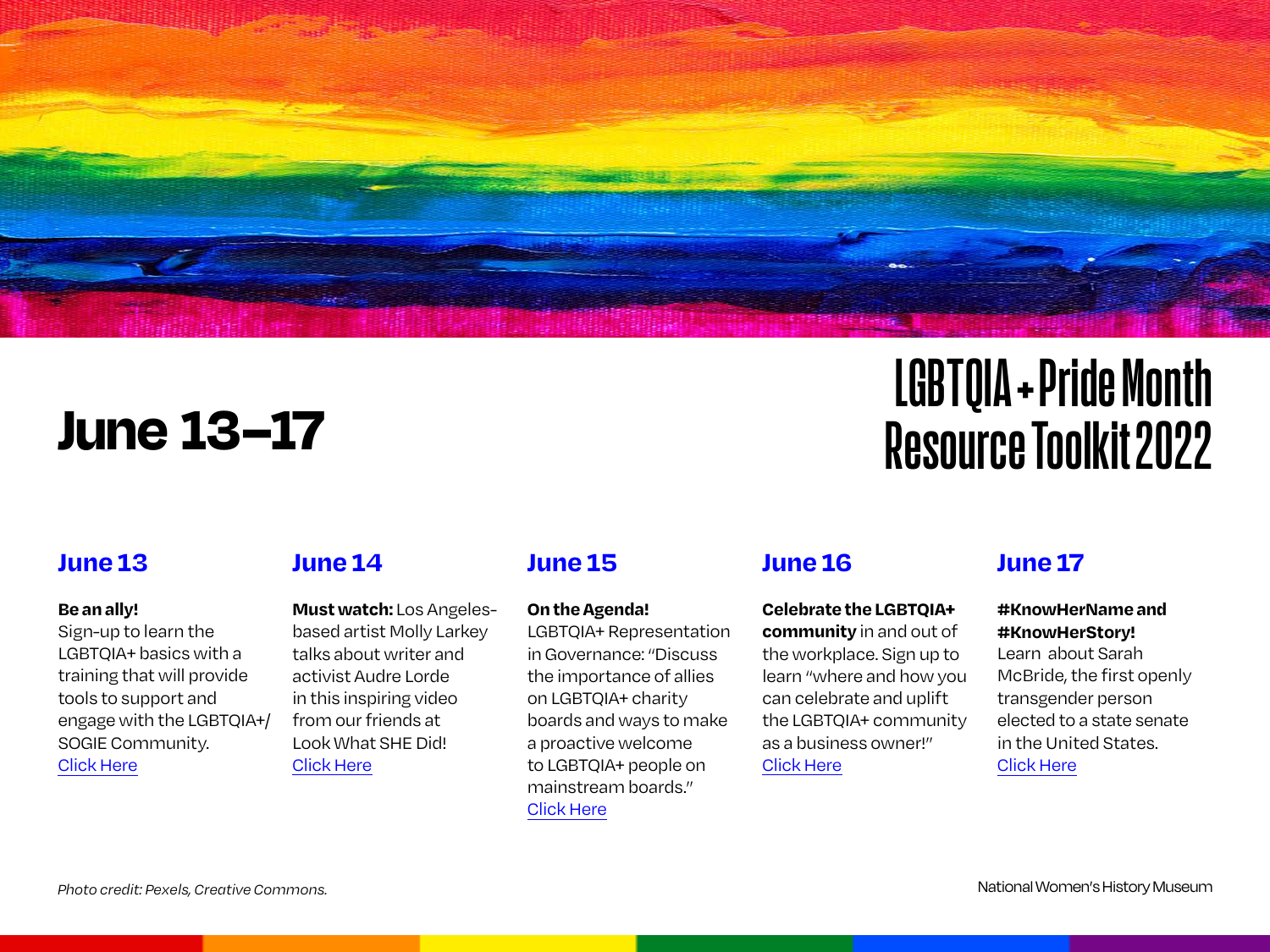

# **June 20–24**

### **June 20**

### **#KnowHerName and #KnowHerStory!**

Learn about Laverne Cox, the first openly transgender actress to be nominated for a Primetime acting Emmy. [Click Here](https://www.womenshistory.org/education-resources/biographies/laverne-cox)

### **June 21**

#### **Join the Baltimore County Public Library** for their

monthly virtual discussion around issues of racial justice. This month, the Library observes Pride Month with a discussion on the Legacy of Stonewall. [Click Here](https://www.eventbrite.com/e/june-anti-racism-discussion-the-legacy-of-stonewall-tickets-323450598447?aff=eprofsaved)

# **June 22**

### **#KnowHerName and #KnowHerStory!**

Discover the heroic story of Sally Ride, the first American woman in space and first acknowledged gay astronaut. (And check your quarters for the new Dr. Sally Ride coin!) [Click Here](https://www.womenshistory.org/education-resources/biographies/sally-ride)

# **June 23**

### **Explore PRIDE at the Fowler:Archiving Gay**

**History.** Presented by The Fowler Museum, the UCLA Film &Television Archive, and ONE Archives at USC, this program focuses on the work of contemporary artist Sadie Barnette and filmmaker Whitney Skauge. [Click Here](https://www.eventbrite.com/e/pride-at-the-fowler-archiving-gay-history-tickets-319195350887?aff=eprofsaved)

# **Resource Toolkit 2022**

**LGBTQIA + Pride Month**

# **June 24**

**Learn about the trailblazing women of stand-up comedy,**  including Robin Tyler and Pat Harrison, an openly lesbian couple who made feminism a central component of their repertoire. [Click Here](https://www.womenshistory.org/articles/trailblazing-women-stand-comedy)